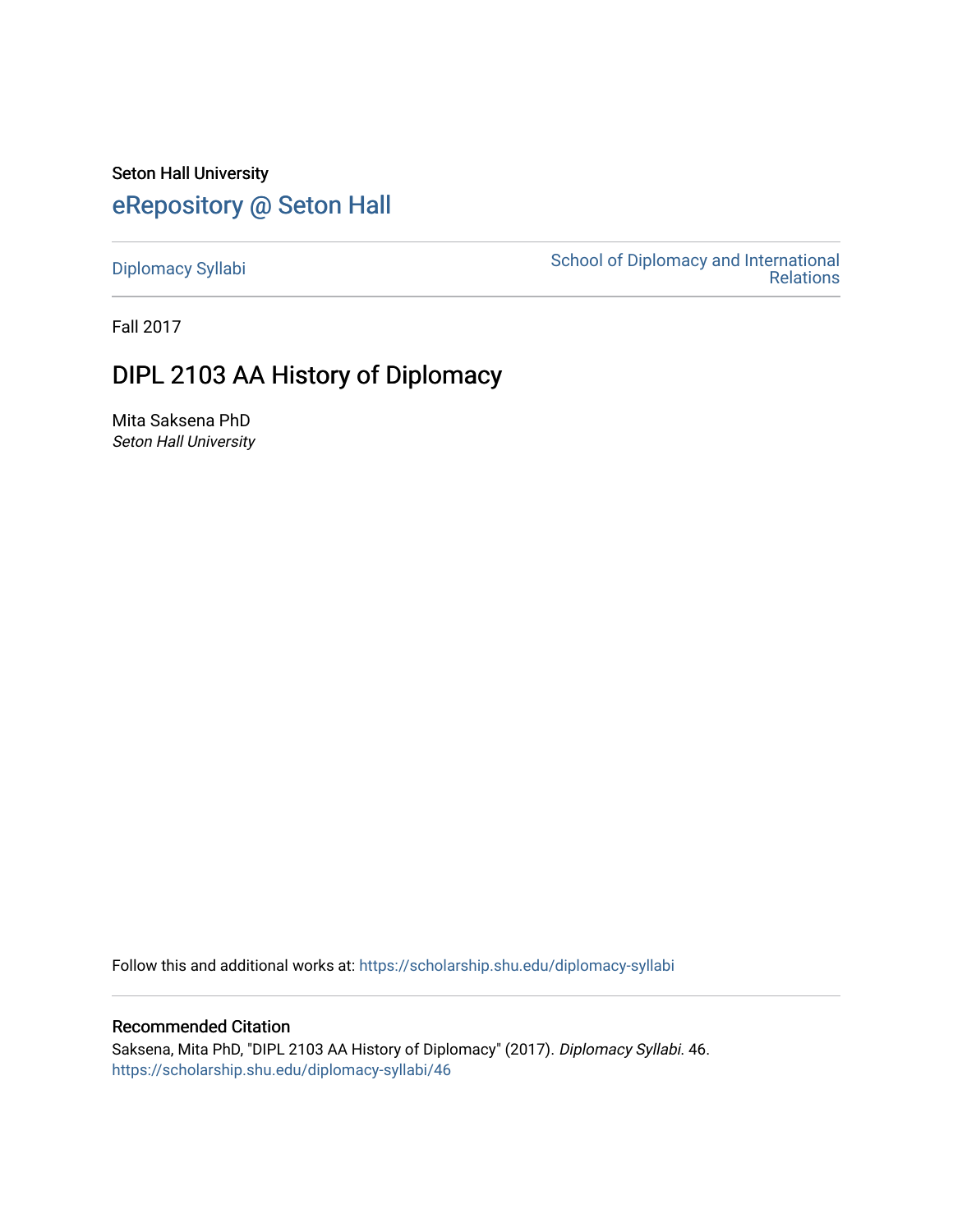## **SETON HALL SCHOOL OF DIPLOMACY AND INTERNATIONAL RELATIONS**

## **DIPL:2103AA FALL 2017**

## **INSTRUCTOR CONTACT**

| Instructor   | Dr. Mita Saksena                         |  |
|--------------|------------------------------------------|--|
| Office Hours | Tuesdays 12.30 PM to 1.30 PM<br>Room 103 |  |
| E-mail       | mita.saksena@shu.edu                     |  |

## **COURSE INFORMATION**

| Course Name        | <b>History of Diplomacy</b>                     |
|--------------------|-------------------------------------------------|
| <b>Course Time</b> | Tuesday and Thursday<br>11.00 A.M to 12. 15 A.M |
| Semester/Year      | <b>Fall 2017</b>                                |
| Location           |                                                 |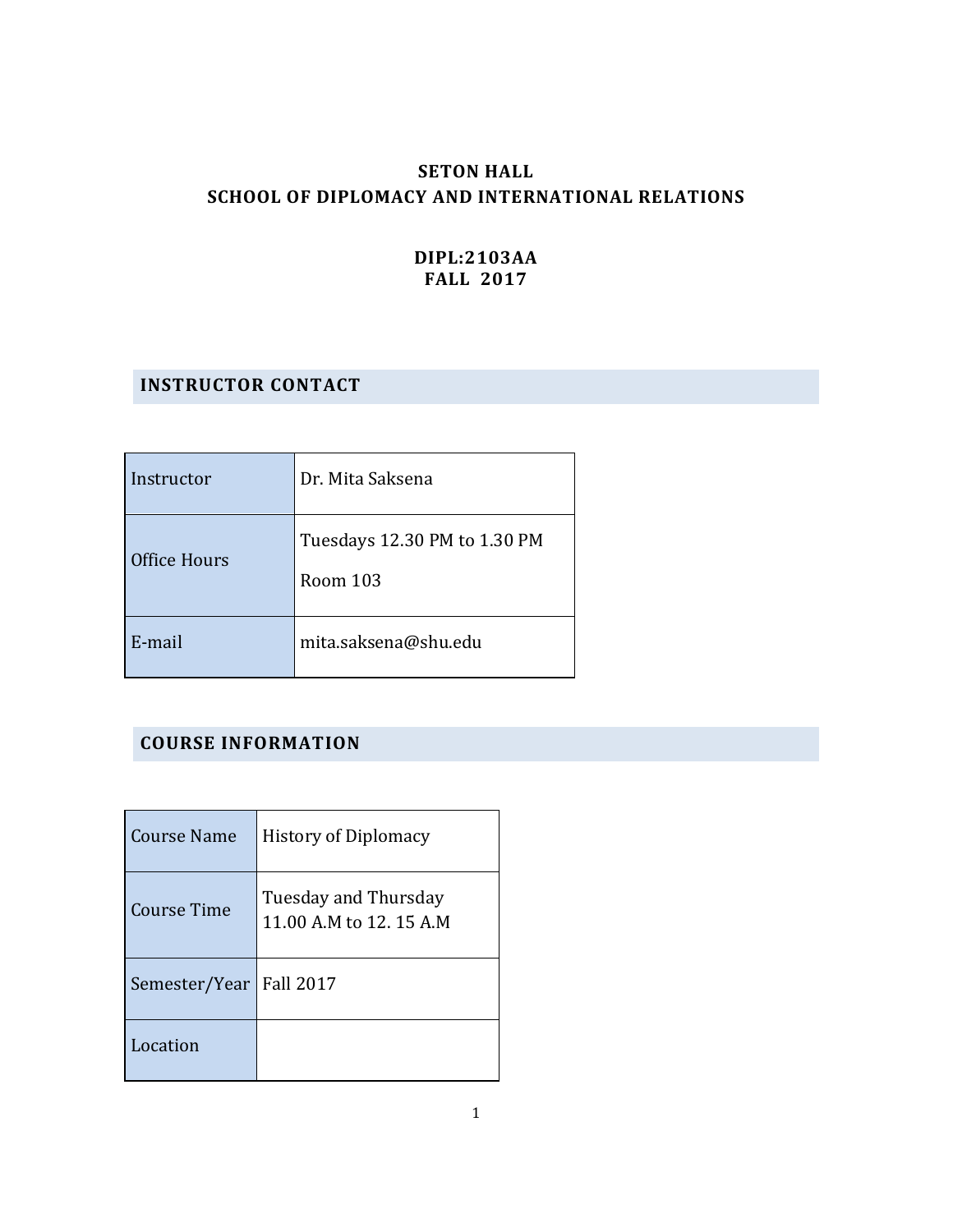

## **COURSE OVERVIEW**

In this course, we will review how diplomatic theory and practice has evolved historically from ancient to contemporary times. The course is divided into 4 parts. The first part studies evolution of diplomacy in ancient and medieval times. The second part discusses evolution of diplomacy since 1815 through the Great wars. The third part traces evolution of diplomacy after the end of WW2, and during the Cold War period. We will conclude the course with analysis of changes in diplomatic theory and practice in the post – cold war era.

## **Course Requirement and Grading**

- **Attendance and Participation:** Regular attendance and participation is required for all scheduled classes. Students should take an active role in their own learning. Students must do the assigned readings and come to class with questions, and be able to contribute to classroom discussions. Absence from classes will affect your grade.
- **Individual Projects and Class Presentations-** Students will complete a case study on diplomatic affairs. They will choose any case study in diplomatic affairs and analyze the case study. The case study will seek to analyze the following - what was the event, what was the historic context in which it was situated? Who were the key players and actors, main problems, options available and how was it solved? Were there formal and informal channels of negotiation and communication? What were the final outcomes? How did the negotiations end? Were there any compromises, losers, or winners? Point of discussion- do you have any alternate suggestions? Students will present and share their work in the classroom. The students will also do a peer review of their first drafts on November 9, 2017. final projects. The final projects are due for submission via safe assign in blackboard on 12/05/17. Suggested Topics
- 1. The Vienna Convention-1961- framework for diplomatic relations among countries
- 2. The World Economic Conference of 1933-Role of US and European Nations
- 3. Diplomacy during Cuban Missile Crisis -1962
- 4. Ping Pong Diplomacy-US- China relationship 1971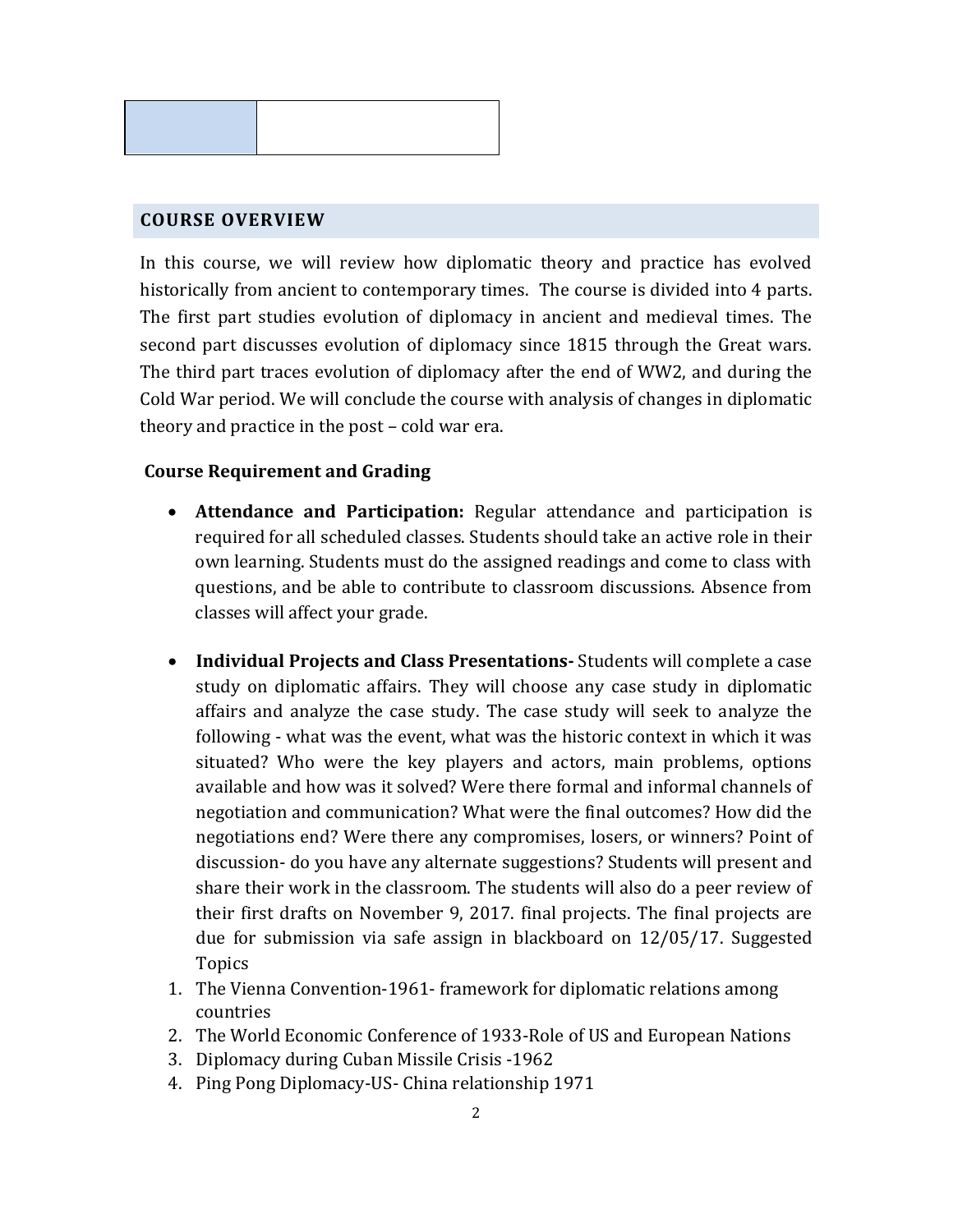- 5. Camp David Accords-1978-Egypt and Israel
- 6. Diplomacy in Iran Nuclear Deal- 2015
- 7. Congress of Berlin-1878- Great Powers
- 8. Shuttle Diplomacy in the Middle East- Henry Kissinger-1969-77
- 9. Efforts Rwandan crisis- Genocide 1994-95- Tutsi minorities/ Hutus
- 10. Multilateral Trade Negotiations and Commercial Diplomacy- trade, agriculture, environmental standards, example Doha Round of Trade Negotiations 2001
- 11. Versailles Agreement- 1919
- 12. China's Energy Diplomacy and Chinese Diplomacy during North Korean Nuclear Crisis-2003
- 13. Global Health Diplomacy- International Health Regulations 2005
- 14. Benghazi -attacks on US Diplomatic Mission in 2012
- 15. Others
- **Class Discussions-** Each week one student will initiate and facilitate class discussions on the topic to be covered in class (based on class readings).
- **Mid Term and Final Exam:** The Mid Term will be multiple choice questions and given in class on October 27. The final exam will be administered during the time listed on the official Seton Hall University final exam grid. It is scheduled for December 18, period 3. The test will comprise of multiple choice questions and short answer questions

## **THE GRADING SCALE IS DISPLAYED IN THE FOLLOWING TABLE**

| Attendance                                              | 10%  |
|---------------------------------------------------------|------|
| Class<br>discussion<br>and<br>participation<br>in class | 10 % |
| Student<br>Individual<br>Presentations                  | 30%  |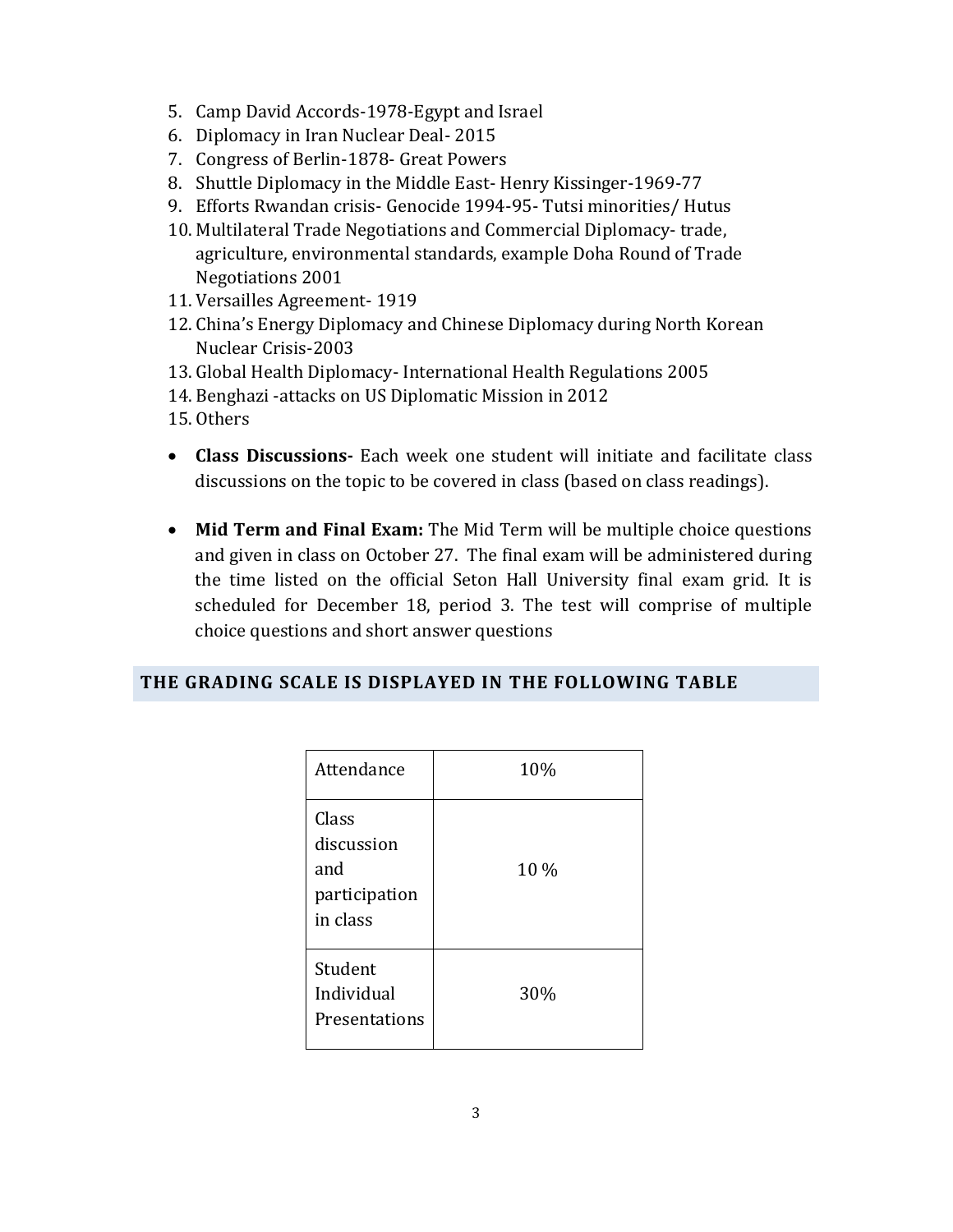|              |  | Mid Term          | 25% |                                                                                                                                                                                                                     |  |
|--------------|--|-------------------|-----|---------------------------------------------------------------------------------------------------------------------------------------------------------------------------------------------------------------------|--|
|              |  | Final Exam        |     | 25 %                                                                                                                                                                                                                |  |
| Letter Grade |  | Points            |     | Description of Work                                                                                                                                                                                                 |  |
| A            |  | $94 - 100$ points |     | Work of exceptional<br>quality, involving a deep<br>and comprehensive<br>understanding of the<br>subject area; original<br>research of the highest<br>quality; or some<br>imaginative restructuring<br>of an issue. |  |
| $A -$        |  | $90 - 93$ points  |     | Work of excellent quality,<br>like the above but perhaps<br>not so exceptional, or<br>lacking in some minor<br>way, but still out of the<br>ordinary.                                                               |  |
| $B+$         |  | 87 - 89 points    |     | Work that is very good,<br>does everything that is<br>called for with some<br>distinction, and shows a<br>much better than average<br>understanding or level of<br>research or imagination.                         |  |
| B            |  | $83 - 86$ points  |     | Work that is good, does<br>most of what is asked for<br>in a more than<br>satisfactory way.                                                                                                                         |  |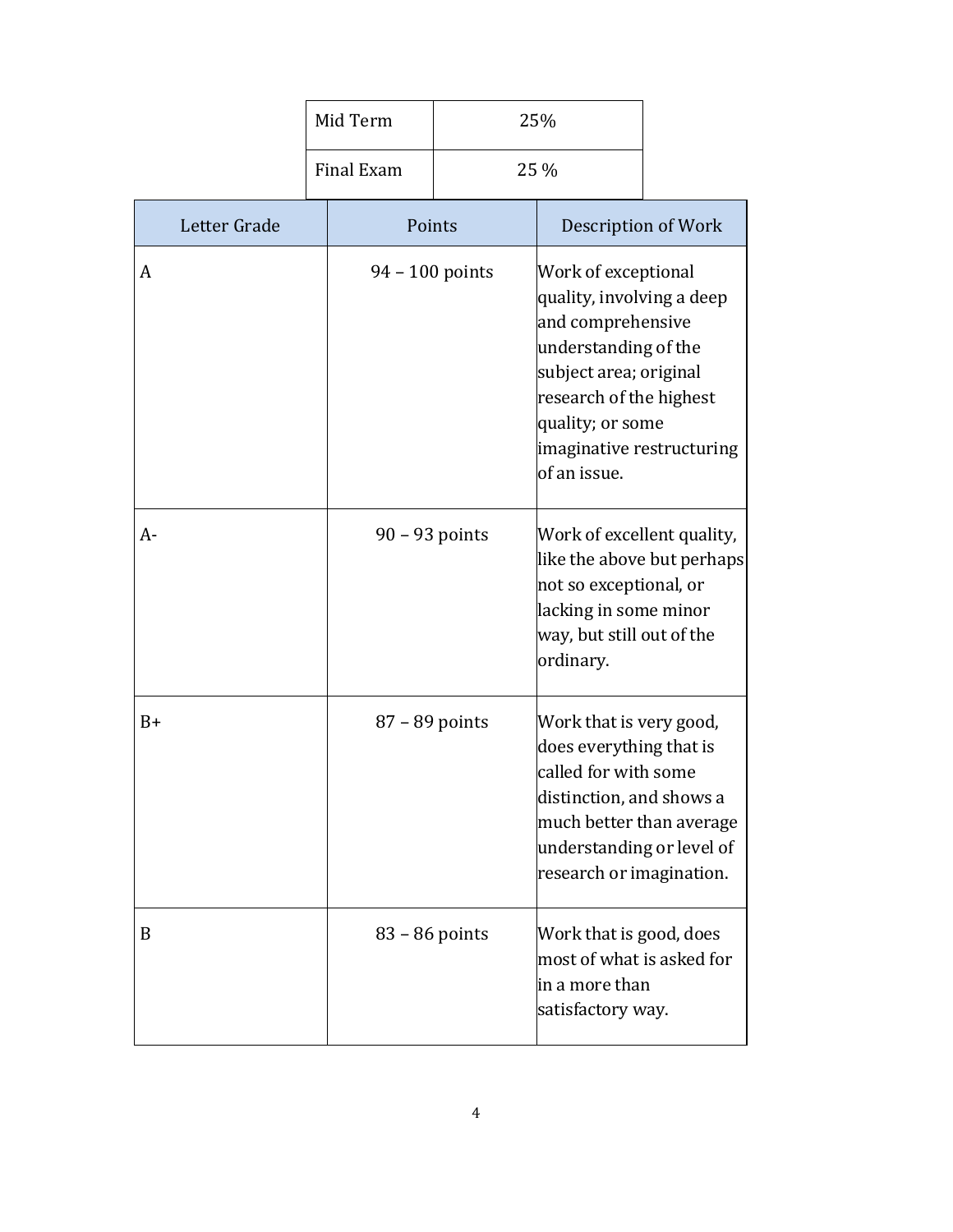| $B -$       | $80 - 82$ points | Work that is fairly good,<br>and is of more than just a<br>satisfactory nature, but<br>less than what is<br>considered good work.                             |
|-------------|------------------|---------------------------------------------------------------------------------------------------------------------------------------------------------------|
| $C+$        | $77 - 79$ points | Work that is satisfactory,<br>but no more than that.<br>The student does on the<br>whole what is asked for<br>but at a level that is<br>considered only fair. |
| $\mathsf C$ | 73-76 points     | Work that is just fair is all<br>right but weak in<br>understanding and<br>execution.                                                                         |
| $C -$       | 70-72            |                                                                                                                                                               |
| $D+$        | 66-69            |                                                                                                                                                               |
| D           | 60-65            |                                                                                                                                                               |
| F           | <b>BELOW 60</b>  |                                                                                                                                                               |

## **COURSE POLICIES**

• **Absence Policy**: In accordance with University policy, students are expected to attend class every day with all relevant required course materials and work. If you are absent from class, contact me as soon as possible, preferably before the next class meeting. Students remain responsible for any missed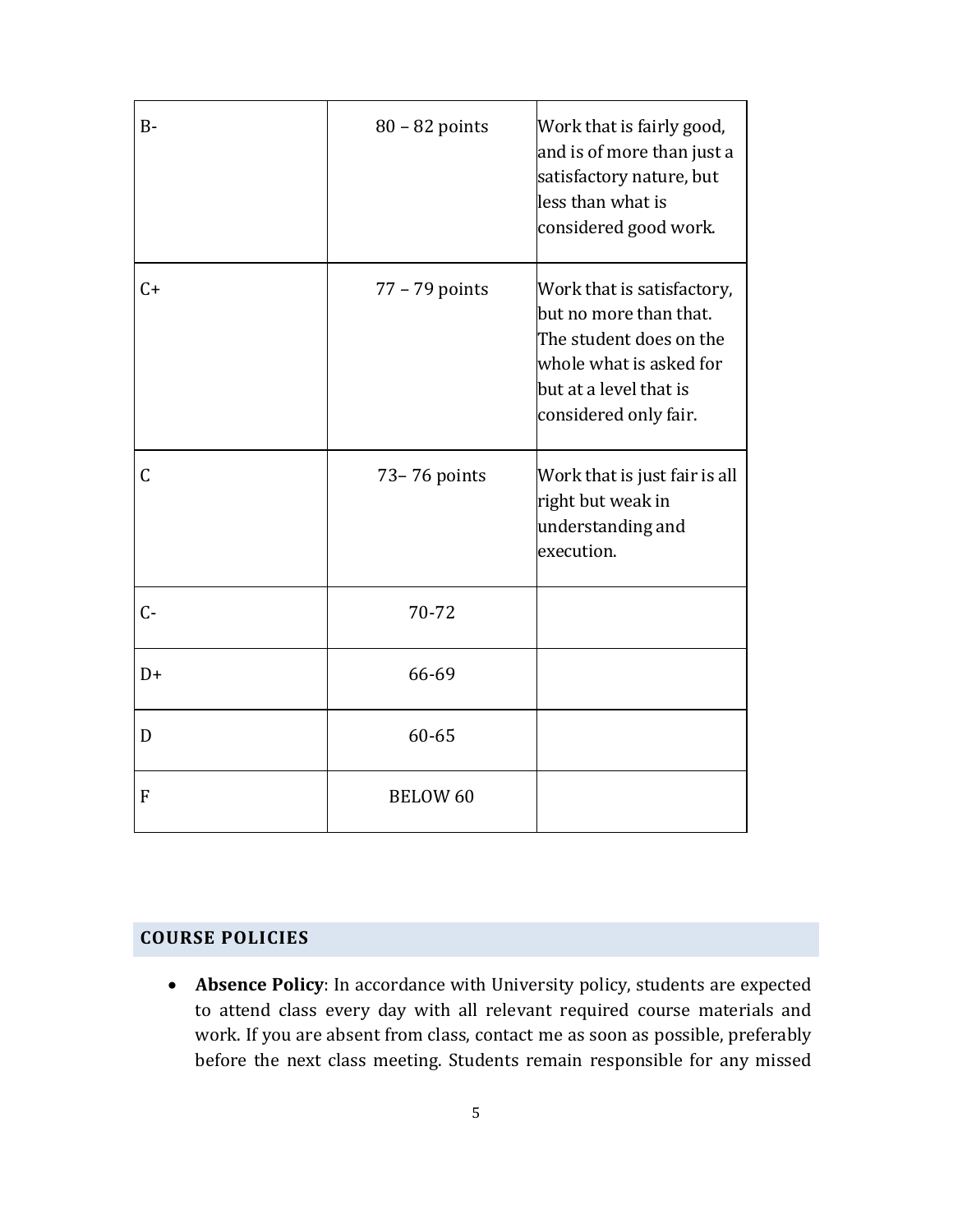work, for work completed in class, and for work due, and must arrange for that work to be delivered to the faculty on time.

- **Blackboard**: Please check the blackboard for readings and announcements.
- **Completion of Requirements**: You should complete ALL the requirements of the course. If you do not submit an assignment or appear for your presentation, you will automatically fail the course. If you foresee any problems with the timely submission of assignments and/or appearing for your presentations, you must notify me immediately. All assignments are due at the beginning of the class meeting.
- **Policy on Incompletes**: Incompletes will be given only in exceptional cases for emergencies. Students wishing to request a grade of Incomplete must provide documentation to support the request accompanied by a Course Adjustment Form (available from the Diplomacy Main Office) to the professor *before* the date of the final examination. If the incomplete request is approved, the professor reserves the right to specify the new submission date for all missing coursework. Students who fail to submit the missing course work within this period will receive a failing grade for all missing coursework and a final grade based on all coursework assigned. Any Incomplete not resolved within one calendar year of receiving the Incomplete or by the time of graduation (whichever comes first) automatically becomes an "FI" (which is equivalent to an F). It is the responsibility of the student to make sure they have completed all course requirements within the timeframe allotted. Please be aware that Incompletes on your transcript will impact financial aid and academic standing.
- **Use of Electronic Devices**: Please turn off all cell phones and personal electronic devices when you enter the classroom. You are allowed to use laptops, but only for taking notes. Note that your class participation grade will automatically drop to an F if you use your phone or laptop for a nonclassroom related activity.
- **Email Communication**: Outside of the classroom, the primary method of communication will be via emails, sent either directly or via Blackboard.
- **Disability Services**: It is the policy and practice of Seton Hall University to promote inclusive learning environments. If you have a documented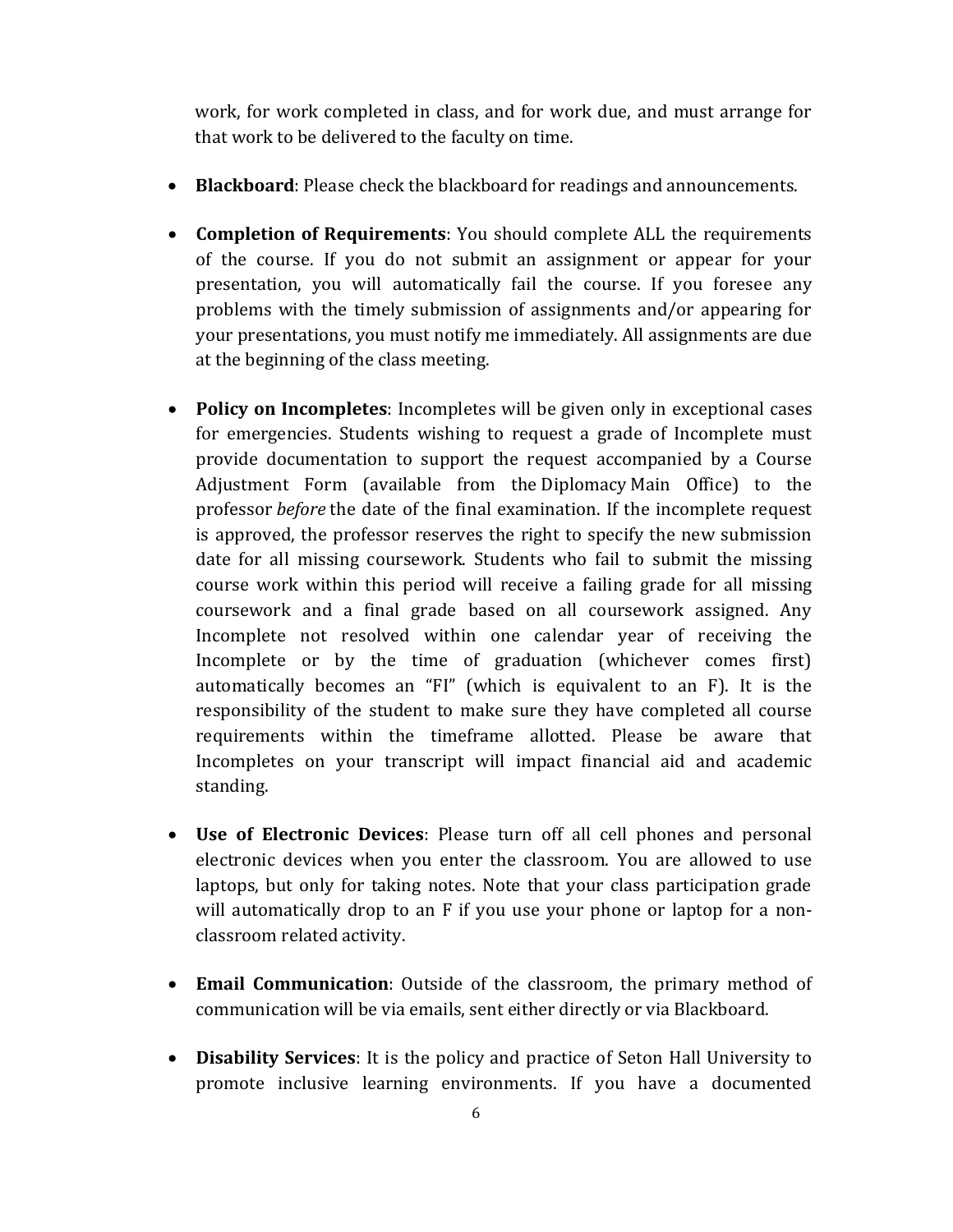disability you may be eligible for reasonable accommodations in compliance with University policy, the Americans with Disabilities Act, Section 504 of the Rehabilitation Act, and/or the New Jersey Law against Discrimination. Please note, students are not permitted to negotiate accommodations directly with professors. To request accommodations or assistance, please self-identify with the Office for Disability Support Services (DSS), Duffy Hall, Room 67 at the beginning of the semester. For more information or to register for services, contact DSS at (973) 313-6003 or by e-mail at [DSS@shu.edu](mailto:DSS@shu.edu)

• **Academic Integrity:** Plagiarism and other forms of academic dishonesty will be reported to the administration, and may result in a lowered or failing grade for the course and up to possible dismissal from the School of Diplomacy. See University and School standards for academic conduct here:[<http://www13.shu.edu/offices/student-life/community](http://www13.shu.edu/offices/student-life/community-standards/upload/Seton-Hall-University-Student-Code-of-Conduct.pdf)[standards/upload/Seton-Hall-University-Student-Code-of-](http://www13.shu.edu/offices/student-life/community-standards/upload/Seton-Hall-University-Student-Code-of-Conduct.pdf)[Conduct.pdf>](http://www13.shu.edu/offices/student-life/community-standards/upload/Seton-Hall-University-Student-Code-of-Conduct.pdf)[<http://www.shu.edu/academics/diplomacy/academic](http://www.shu.edu/academics/diplomacy/academic-conduct.cfm)[conduct.cfm>](http://www.shu.edu/academics/diplomacy/academic-conduct.cfm)

## **READINGS AND TEXT BOOK**

Keith Hamilton and Richard Langhorne, The Practice of Diplomacy: Its Evolution, Theory and Administration (New York: Routledge, 2011). Second Edition. ISBN: 13: 978-0415497657.

Jeremy Black, The History of Diplomacy (London: Reaktion Books, 2011) ISBN:978- 1861898964

Harold Nicolson, Diplomacy (Washington DC, Georgetown, 1988)

Additional readings are available on Blackboard **[On BB]**.

#### **COURSE SCHEDULE AND ASSIGNED READINGS**

Note: For each day, complete the readings in the order listed.

#### **08/29: INTRODUCTION, WELCOME AND COURSE OVERVIEW**

Jeremy Black, The History of Diplomacy (London: Reaktion Books, 2011) pp. 11-42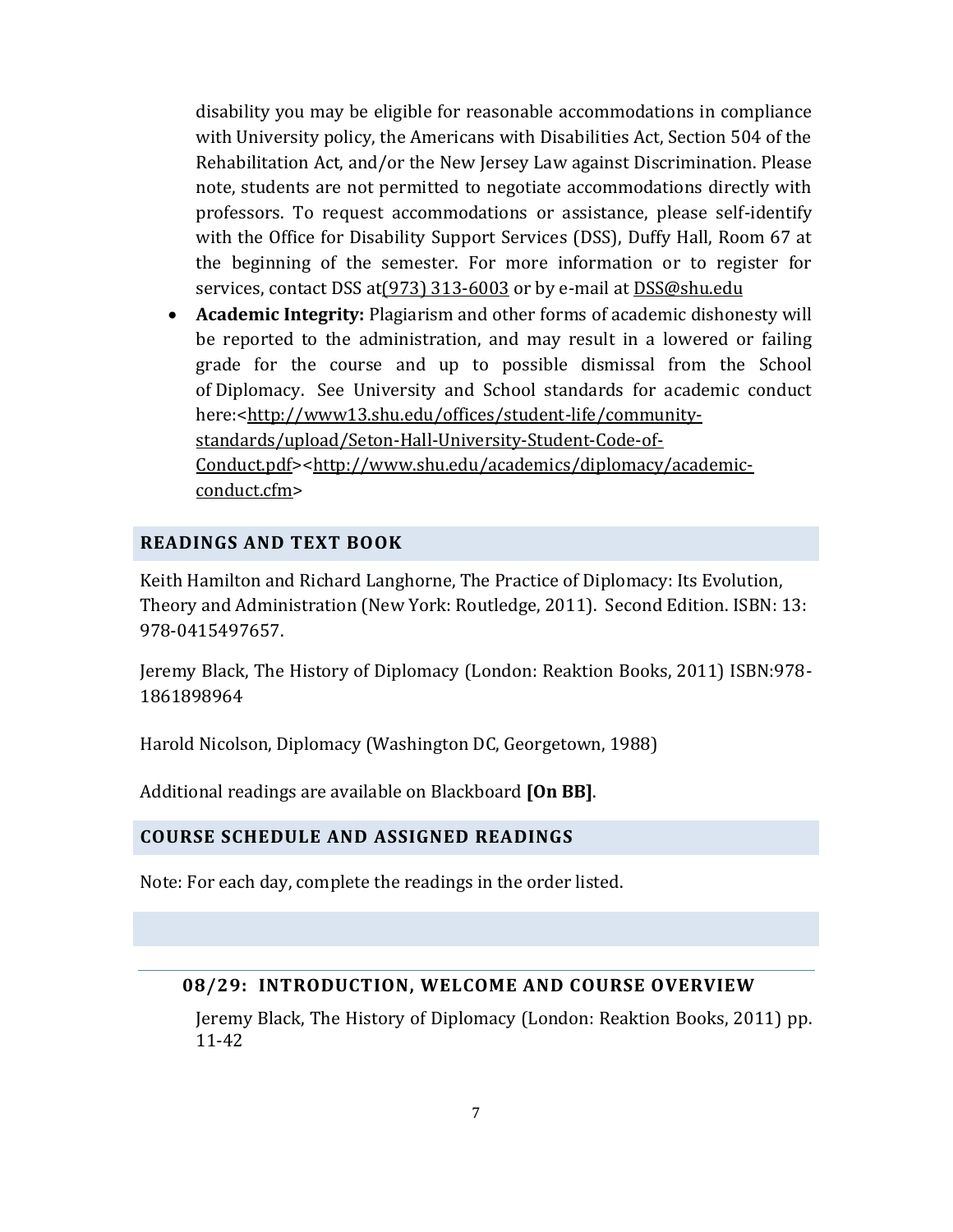Jeremy Black, "Diplomatic history: a new appraisal," Routledge Handbook of Diplomacy and Statecraft in J.C. McKercher, ed. (New York: Routledge, 2012), pp 3-15.

Jeremy Black, "Diplomatic history: a new appraisal," Routledge Handbook of Diplomacy and Statecraft in J.C. McKercher, ed. (New York: Routledge, 2012), pp 3-15.

#### **08/31: DIPLOMACY IN ANTIQUITY**

Jeremy Black, The History of Diplomacy (London: Reaktion Books, 2011) pp. 11-42

#### **09/05 ,09/07: RENAISSANCE DIPLOMACY**

Keith Hamilton. Richard Langhorne. The Practice of Diplomacy: Its Evolution, Theory and Administration, Part 1, Section 2: The diplomacy of the Renaissance and the resident ambassador, pp37-60.

## **09/12, 09/14: EVOLUTION OF DIPLOMATIC THEORY**

The Practice of Diplomacy: Its Evolution, Theory and Administration (Part 1, Section 3: The Emergence of old Diplomacy)

Harold Nicolson, Diplomacy (Washington DC, Georgetown, 1988) pp1-15.

 Christerr Johnson, "Theorizing diplomacy in Routledge Handbook of Diplomacy and Statecraft," in J.C. McKercher, ed. (New York: Routledge, 2012), pp15-29.

## **09/19, 09/21: CONCERT DIPLOMACY**

Keith Hamilton. Richard Langhorne. The Practice of Diplomacy: Its Evolution, Theory and Administration, chapter 4: The Old Diplomacy, pp. 93-140.

Henry Kissinger. Diplomacy. The Concert of Europe: Great Britain, Austria, and Russia, pp. 78- 90.

Paul. W Schroeder, "Did Vienna Settlement Rest on a Balance of Power?" The American Historical Review, Vol. 97, No. 3 (Jun., 1992), pp. 683-706.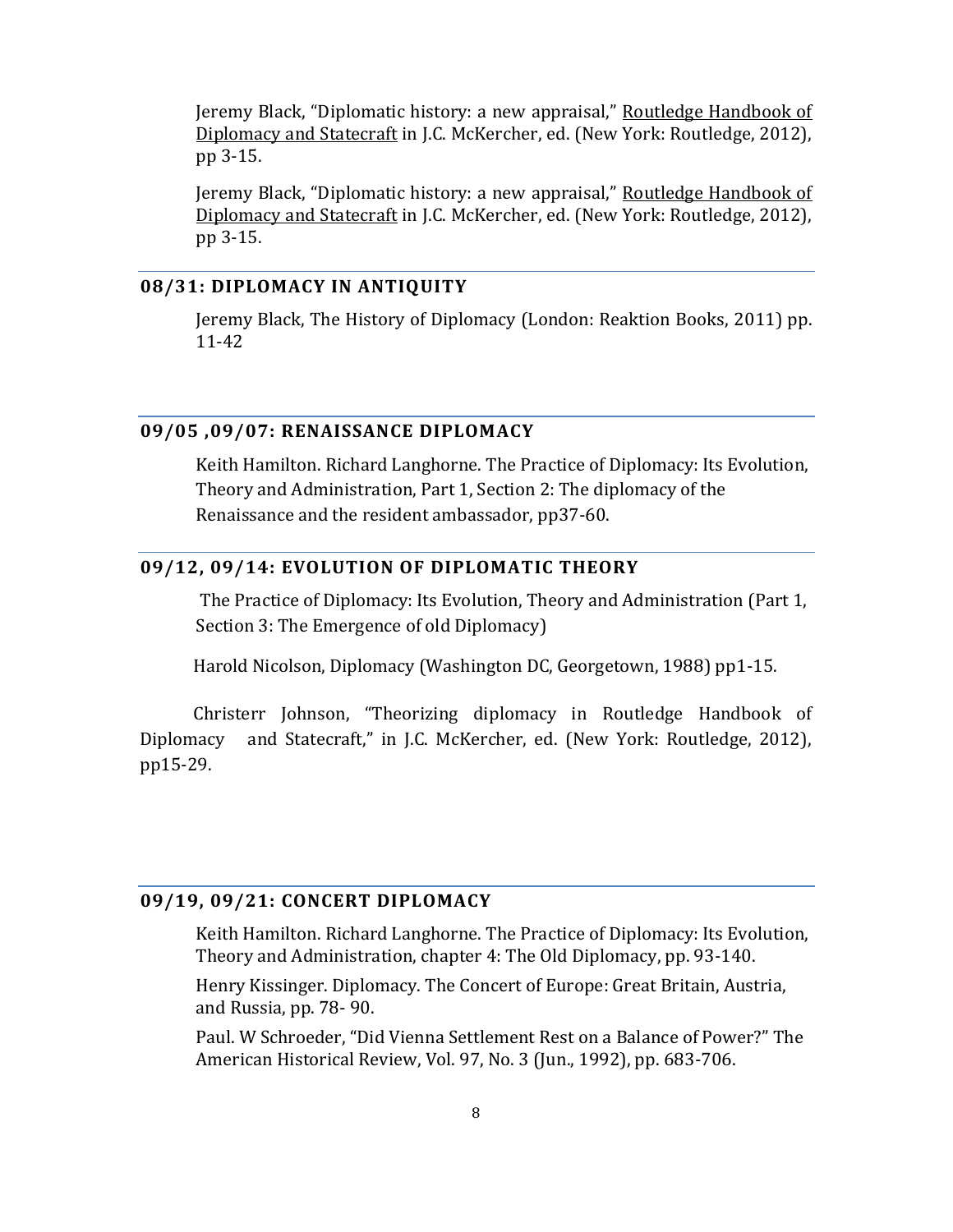#### **09/26, 09/28: CONCERT DIPLOMACY**

Keith Hamilton. Richard Langhorne. The Practice of Diplomacy: Its Evolution, Theory and Administration, chapter 5: The New Diplomacy. pp 141 – 184.

Sasson Sofer. "Old and New Diplomacy-A Debate Revisited," Review of International Studies, Vol. 14, No. 3 (July1988), pp. 195-211.

#### **10/03 WESTPHALIA TREATIES AND POST-WESTPHALIAN DIPLOMACY**

 Paul. W Schroeder, "Did Vienna Settlement Rest on A Balance of Power?" The American Historical Review, Vol. 97, No. 3 (Jun. 1992), Pp. 683-706.

 Jeremy Black. A History of Diplomacy, part 2: 600-1690, pp 59-84 Jeremy Black. A History of Diplomacy, part 3: 690-1775, pp 85-118

#### **10/05, 10/12: NEW DIPLOMACY**

Harold Nicolson, Diplomacy (Washington DC, Georgetown, 1988), pp15-28.

Keith Hamilton. Richard Langhorne. The Practice of Diplomacy: Its Evolution, Theory and Administration, chapter 6, Total Diplomacy. pp 185 – 228.

Keith Hamilton. Richard Langhorne. The Practice of Diplomacy: Its Evolution, Theory and Administration, chapter 5: The New Diplomacy. pp 141 – 184.

Sasson Sofer. "Old and New Diplomacy-A Debate Revisited," Review of International Studies, Vol. 14, No. 3 (July 1988), pp. 195-211.

#### **10/17 MID TERM**

#### **10/19, 10/24: COLD WAR DIPLOMACY**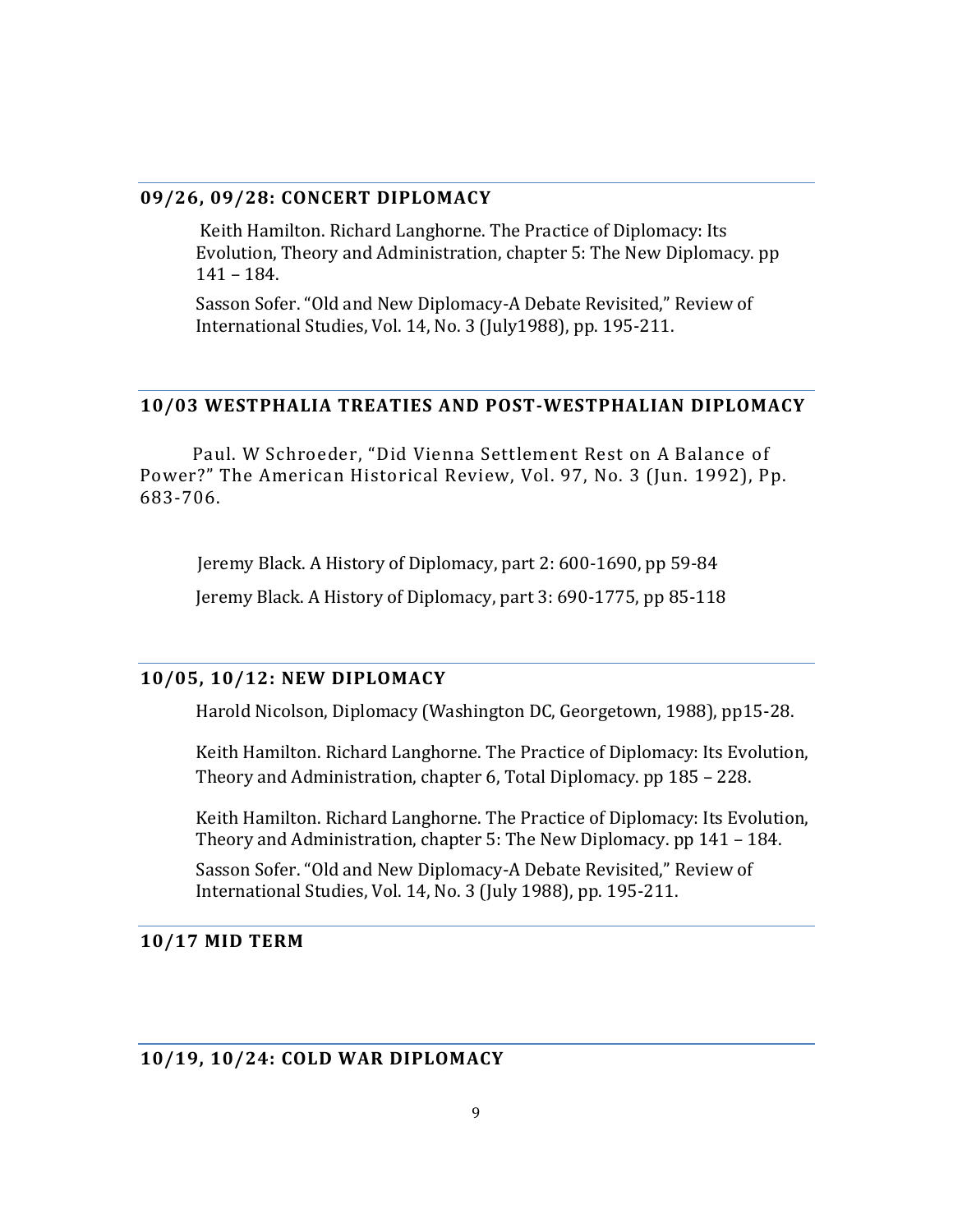Henry Kissinger. Diplomacy. chapter 17: The Beginning of the Cold War. pp. 423-445

Henry Kissinger. Diplomacy. chapter 18: The Success and the Pain of Containment, pp. 446-472.

Jeremy Black. A History of Diplomacy, pp.180-223.

## **10/26, 10/31: DEMOCRACY AND DIPLOMACY**

Harold Nicolson, Diplomacy (Washington DC: Georgetown University Press, 1988), pp80-103.

Robert D. Putnam, "Diplomacy and Politics: The Logic of two Level Games," International Organization, 42, 3(Summer 1998), pp. 427-460.

## **11/02, 11/07: DIPLOMACY IN 21ST CENTURY**

"Introduction: The Challenges of  $21<sup>st</sup>$  Century Diplomacy," in Oxford Handbook of Modern Diplomacy, in Andrew Cooper, Ramesh Thakur and Jorge Hein ed. 2013.

Additional Readings on blackboard.

#### **11/07: DISCUSSION FORUM: NO CLASS**

#### **11/09: IN CLASS PEER REVIEW**

Peer Review Sheet posted in BB

### **, 11/14: PUBLIC DIPLOMACY**

Jan Melissen, "The New Public Diplomacy: Between Theory and Practice," in The New Public Diplomacy: Soft Power in International Relations, ed. Jan Melissen (Palgrave Macmillan: 2005) pp3-28.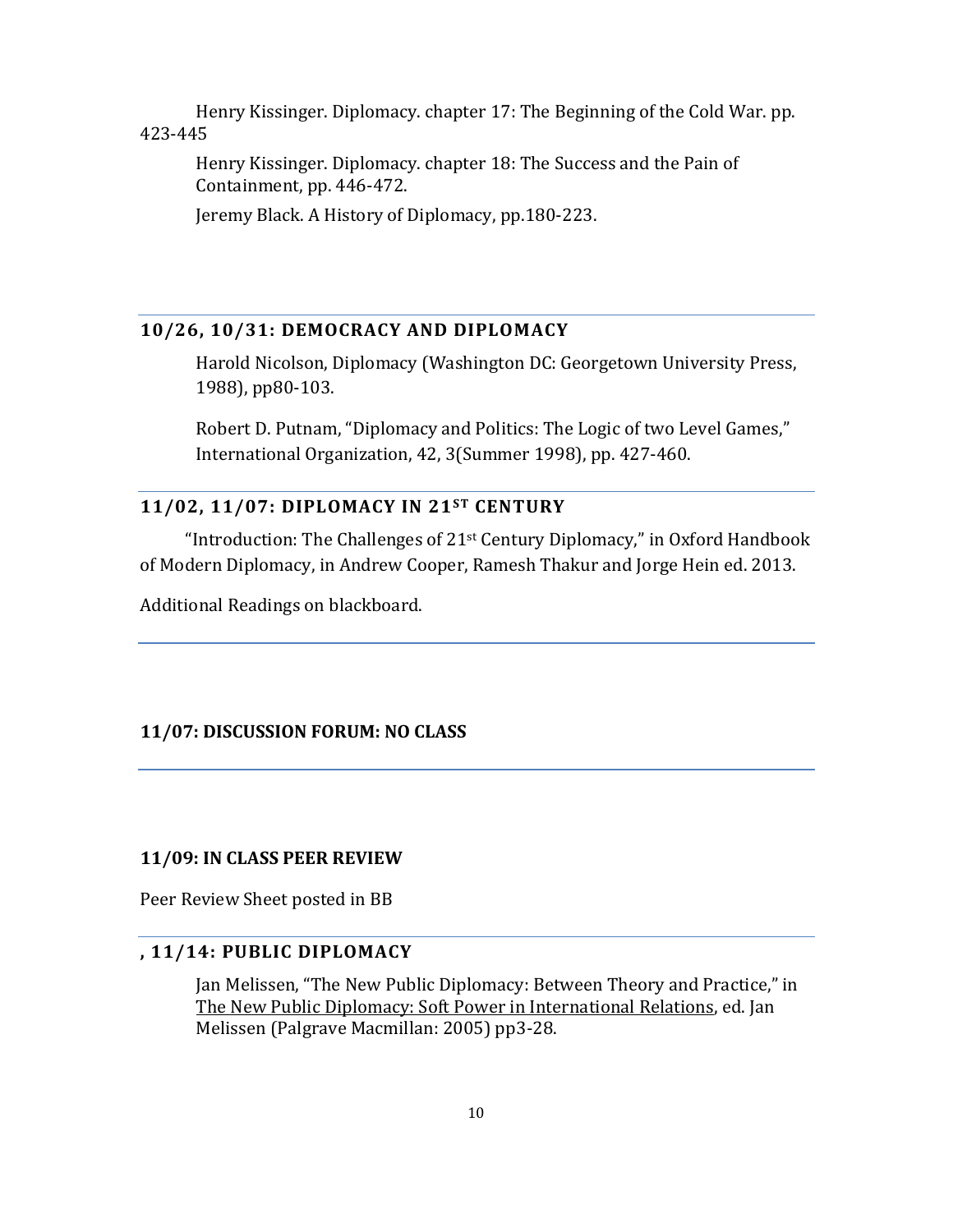Brian Hocking, "Rethinking the New Public Diplomacy in The New Public Diplomacy: Soft Power in International Relations. ed. Melissen (Palgrave Macmillan: 2005), pp. 28-43.

Nancy Snow, "Rethinking Public Diplomacy," In Public Diplomacy, Nancy Snow and Philip M. Taylor, Ed. (Routledge: 2009) pp.3-12

## **11/16, PUBLIC DIPLOMACY**

Jan Melissen, "The New Public Diplomacy: Between Theory and Practice," in The New Public Diplomacy: Soft Power in International Relations, ed. Jan Melissen (Palgrave Macmillan: 2005) pp3-28.

Brian Hocking, "Rethinking the New Public Diplomacy in The New Public Diplomacy: Soft Power in International Relations. ed. Melissen (Palgrave Macmillan: 2005), pp. 28-43.

Nancy Snow, "Rethinking Public Diplomacy," In Public Diplomacy, Nancy Snow and Philip M. Taylor, Ed. (Routledge: 2009) pp.3-12

## **11/21: CLASS DISCUSSION CASE STUDY**

## **11/23: THANKSGIVING**

**11/28, 11/30: CLASS DISCUSSION CASE STUDY**